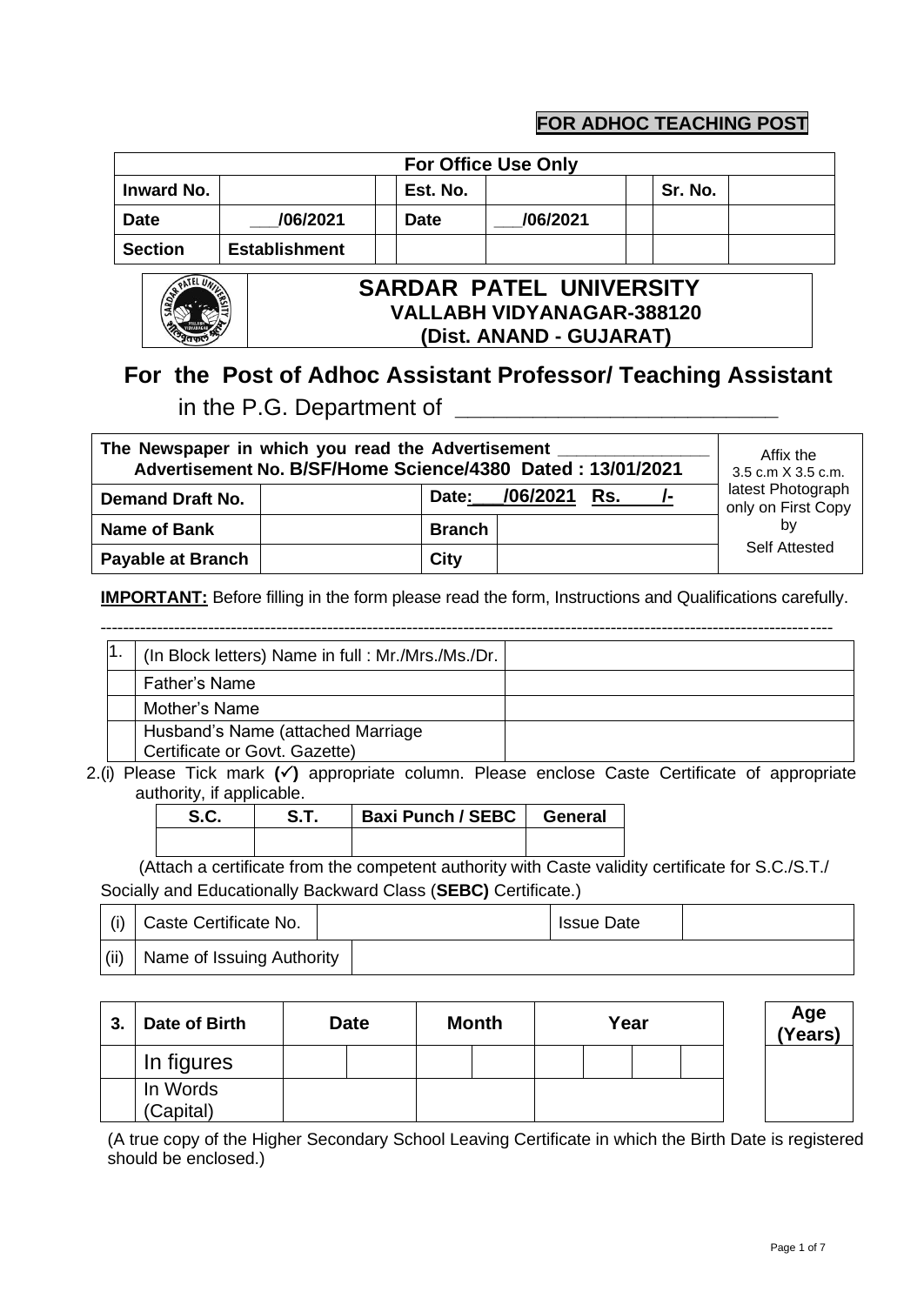| A | <b>Birth Place</b>               |  |      |  |   | Tal. |                    |  |              | Dist. |  |                                       | <b>State</b> |               |  |
|---|----------------------------------|--|------|--|---|------|--------------------|--|--------------|-------|--|---------------------------------------|--------------|---------------|--|
| B | <b>Native Place</b>              |  |      |  |   | Tal. |                    |  |              | Dist. |  |                                       | <b>State</b> |               |  |
| C | Religion                         |  | Race |  |   |      | <b>Nationality</b> |  |              |       |  |                                       |              | Mother tongue |  |
| D | <b>Blood Group</b>               |  |      |  |   |      | Height (cms)       |  |              |       |  | Weight (Kgs.)                         |              |               |  |
| E | Personal Marks of Identification |  |      |  |   |      |                    |  |              |       |  |                                       |              |               |  |
| F | Aadhaar Card No.                 |  |      |  | G |      |                    |  | Pan Card No. |       |  |                                       |              |               |  |
| G | Election Card No.                |  |      |  |   |      |                    |  |              |       |  | <b>City/District where Registered</b> |              |               |  |

| 4. | Please Tick mark $(\checkmark)$ appropriate column                                                        | Married | Unmarried | <b>Divorced</b> | Widow |  |
|----|-----------------------------------------------------------------------------------------------------------|---------|-----------|-----------------|-------|--|
|    | If married Name of Wife                                                                                   |         |           |                 |       |  |
|    | If married Name of Husband (A Photo<br>Copy of marriage certificate/ Govt.<br>Gazette should be attached) |         |           |                 |       |  |

**5**. Full Name & Address for correspondence (In Block Letters)

| <b>Present Address</b> | <b>Permanent Address</b> |
|------------------------|--------------------------|
|                        |                          |
|                        |                          |
|                        |                          |
| Post                   | Post                     |
| <b>PIN</b>             | <b>PIN</b>               |
| Taluko                 | Taluko                   |
| <b>District</b>        | <b>District</b>          |
| <b>State</b>           | <b>State</b>             |
| Residential No.        | Residential No.          |
| Mobile No.             | Mobile No.               |
| E-Mail                 | E-Mail                   |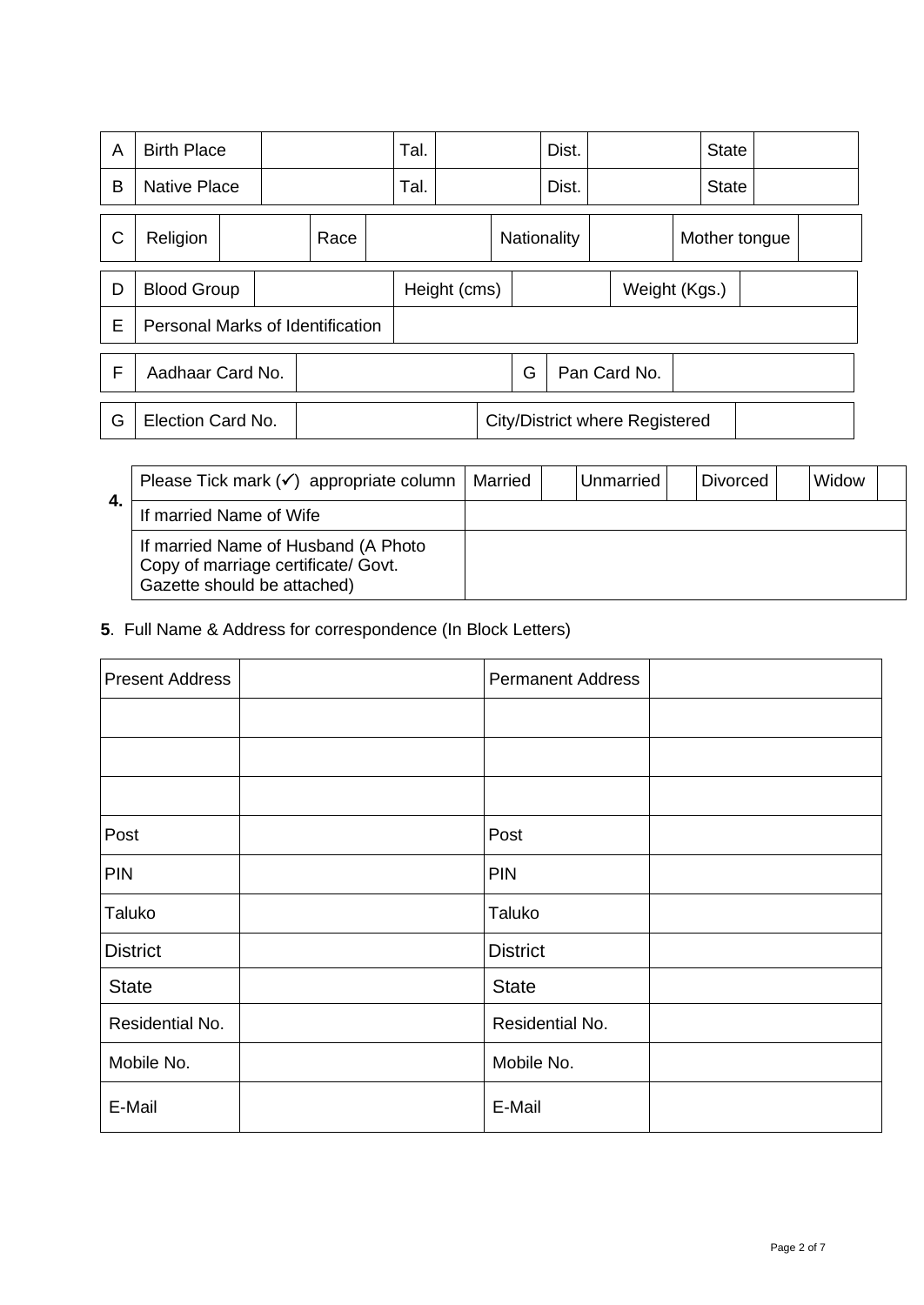6. Educational Qualifications : Examinations passed (Attested copies of all testimonials/ Certificates including Marks, Grade, Certificate should be attached) :

| Sr.<br>No.       | Subsidiary<br>Subject<br>Examination<br>Principal<br>Subject<br>Passed<br>$\overline{2}$<br>$\overline{\mathbf{3}}$<br>$\overline{4}$ |                           | Name of the<br>University or<br>Examination<br><b>Body</b> | <b>Total Marks</b><br>with Class,<br>Grade,<br>Exact<br>percentage<br>$(\%)$ | Year & Month of<br>Passing the<br>Examination | No. of attempts<br>examinations<br>each of the<br>for passing | were carried out<br>which studies<br>Language in | Encl. at Page<br>$\dot{\mathbf{z}}$ |    |
|------------------|---------------------------------------------------------------------------------------------------------------------------------------|---------------------------|------------------------------------------------------------|------------------------------------------------------------------------------|-----------------------------------------------|---------------------------------------------------------------|--------------------------------------------------|-------------------------------------|----|
| $\mathbf 1$      |                                                                                                                                       |                           |                                                            | $\overline{5}$                                                               | $\overline{6}$                                | $\overline{\mathbf{7}}$                                       | $\overline{\mathbf{8}}$                          | $\overline{9}$                      | 10 |
| $\mathbf{1}$     | S.S.C                                                                                                                                 |                           |                                                            |                                                                              |                                               |                                                               |                                                  |                                     |    |
| $\overline{2}$   | <b>H.S.C.</b>                                                                                                                         |                           |                                                            |                                                                              |                                               |                                                               |                                                  |                                     |    |
| $3*$             | F.Y.                                                                                                                                  |                           |                                                            |                                                                              |                                               |                                                               |                                                  |                                     |    |
| $4 *$            | Bachelor's<br>(Specify Degree)                                                                                                        | S.Y                       |                                                            |                                                                              |                                               |                                                               |                                                  |                                     |    |
| $5*$             |                                                                                                                                       | T.Y.                      |                                                            |                                                                              |                                               |                                                               |                                                  |                                     |    |
| $6\phantom{a}$   |                                                                                                                                       | I Sem                     |                                                            |                                                                              |                                               |                                                               |                                                  |                                     |    |
|                  |                                                                                                                                       | II Sem                    |                                                            |                                                                              |                                               |                                                               |                                                  |                                     |    |
|                  | Post Graduation                                                                                                                       | III Sem                   |                                                            |                                                                              |                                               |                                                               |                                                  |                                     |    |
|                  |                                                                                                                                       | IV Sem                    |                                                            |                                                                              |                                               |                                                               |                                                  |                                     |    |
| $\overline{7}$   | M.Phil.                                                                                                                               |                           |                                                            |                                                                              |                                               |                                                               |                                                  |                                     |    |
| 8                | Ph.D.                                                                                                                                 |                           |                                                            |                                                                              | Date:                                         |                                                               |                                                  |                                     |    |
|                  | <b>Thesis</b>                                                                                                                         | Title of Ph.D.            |                                                            |                                                                              |                                               |                                                               |                                                  |                                     |    |
| $\boldsymbol{9}$ | <b>GSLET</b>                                                                                                                          |                           |                                                            |                                                                              |                                               |                                                               |                                                  |                                     |    |
| 10               |                                                                                                                                       | NET (JRF/<br>Lectureship) |                                                            |                                                                              |                                               |                                                               |                                                  |                                     |    |
| 11               | B.Ed.                                                                                                                                 |                           |                                                            |                                                                              |                                               |                                                               |                                                  |                                     |    |
| 12               | M.Ed.                                                                                                                                 |                           |                                                            |                                                                              |                                               |                                                               |                                                  |                                     |    |
| 13               | CCC                                                                                                                                   |                           |                                                            |                                                                              |                                               |                                                               |                                                  |                                     |    |
| 14               | $CCC +$                                                                                                                               |                           |                                                            |                                                                              |                                               |                                                               |                                                  |                                     |    |
|                  |                                                                                                                                       |                           |                                                            |                                                                              |                                               |                                                               |                                                  |                                     |    |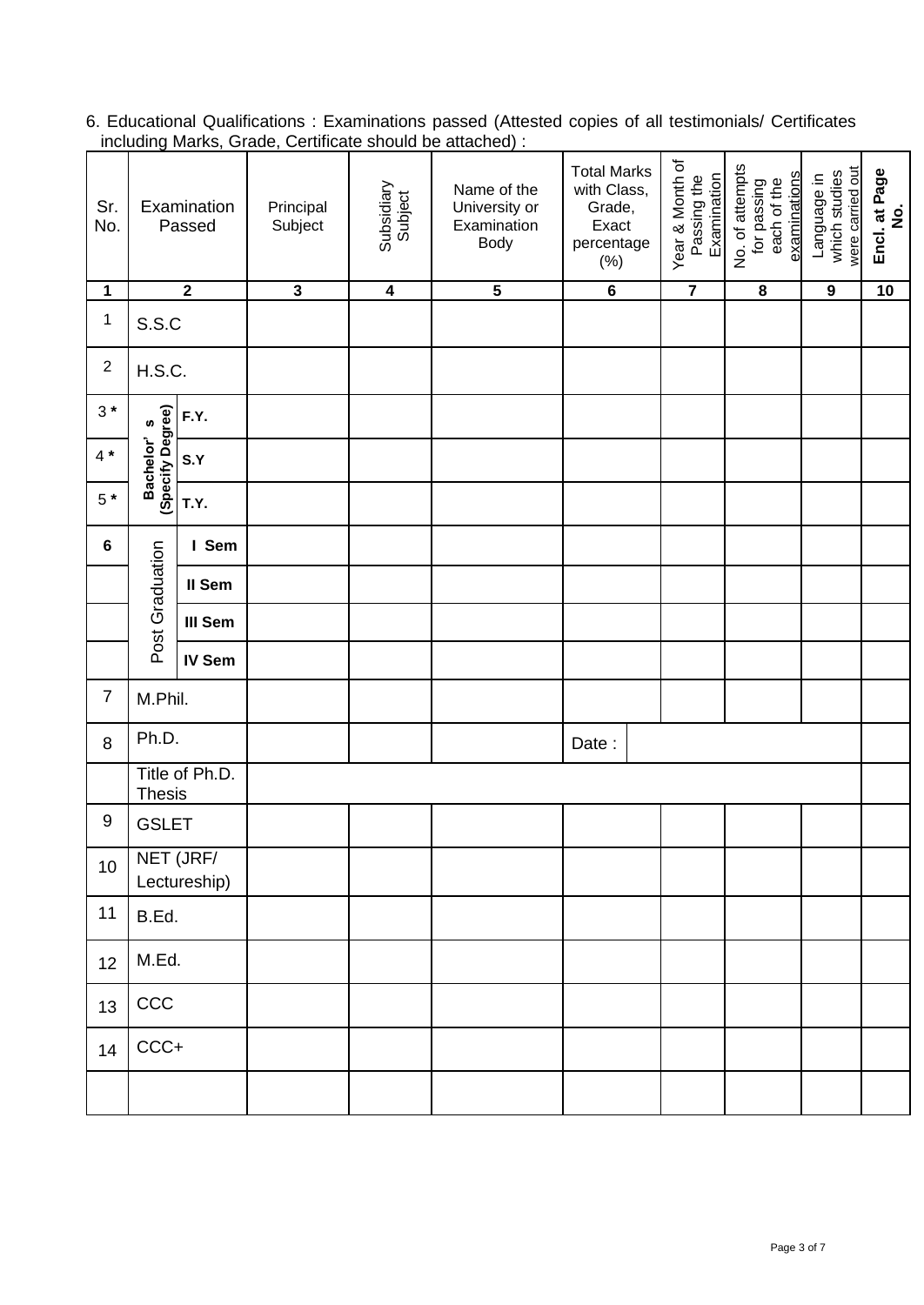(9) Details of Experience : (Post held in Private or Public employment giving details of Work) (Teaching, Laboratory, Industry etc.)

| Full Name &<br>Address of the<br><b>Employer where</b><br>Employed | Designation<br>(Type of<br>work) | Date of<br>joining | Date of<br>Leaving | Year<br><b>Total</b><br>nce | Month<br><b>Experie</b> | Grant-in<br>Aid/<br>Self<br>Finance/<br>Private | Full<br>time/<br>Part<br>time/<br>Adhoc | <b>Basic</b><br>Pay &<br>Pay<br>Scale or<br>Fixed pay | Reason<br>for<br>leaving<br>Previous<br>Employm<br>ent | page<br>$\overline{a}$<br>Encl at |
|--------------------------------------------------------------------|----------------------------------|--------------------|--------------------|-----------------------------|-------------------------|-------------------------------------------------|-----------------------------------------|-------------------------------------------------------|--------------------------------------------------------|-----------------------------------|
| 1                                                                  | $\overline{2}$                   | 3                  | 4                  | 5                           | 6                       | $\overline{7}$                                  | 8                                       | 9                                                     | 10 <sup>1</sup>                                        | 9                                 |
|                                                                    |                                  |                    |                    |                             |                         |                                                 |                                         |                                                       |                                                        |                                   |
|                                                                    |                                  |                    |                    |                             |                         |                                                 |                                         |                                                       |                                                        |                                   |

#### (10) Present Position :

| Full Name &<br>Address of the<br><b>Employer where</b><br>Employed | Designation | <b>Work</b><br>Done | Grant-in<br>Aid/ Self<br>Finance/<br>Private | Full time/<br>Part time/<br>Ad hoc | Basic Pay or<br>Pay Band &<br>A.G.P. OR<br><b>Fixed Pay</b> | Date of<br>appointment | $\frac{9}{2}$<br>$\vec{a}$<br>Encl<br>page<br>ш |
|--------------------------------------------------------------------|-------------|---------------------|----------------------------------------------|------------------------------------|-------------------------------------------------------------|------------------------|-------------------------------------------------|
|                                                                    |             |                     |                                              |                                    |                                                             |                        |                                                 |

Area of Specialization

(11) Number of Research Papers/ Articles/ Books/ Seminar/ Conference/ Workshop/ Winter School/ Symposium/ Summer camp, attended.

|                |                            | <b>Total Publications</b> |          | <b>Total Number attended</b> |                                  |         |            |          |                  |           |                |
|----------------|----------------------------|---------------------------|----------|------------------------------|----------------------------------|---------|------------|----------|------------------|-----------|----------------|
| Sr.<br>No.     | Level                      | Research<br>Papers        | Articles | <b>Books</b>                 | Manuscript<br>Ready for<br>press | Seminar | Conference | Workshop | Winter<br>School | Symposium | Summer<br>camp |
| 1              | Local                      |                           |          |                              |                                  |         |            |          |                  |           |                |
| $\overline{2}$ | State/Regional Level       |                           |          |                              |                                  |         |            |          |                  |           |                |
| 3              | <b>National Level</b>      |                           |          |                              |                                  |         |            |          |                  |           |                |
| $\overline{4}$ | <b>International Level</b> |                           |          |                              |                                  |         |            |          |                  |           |                |
|                | <b>Total No.</b>           |                           |          |                              |                                  |         |            |          |                  |           |                |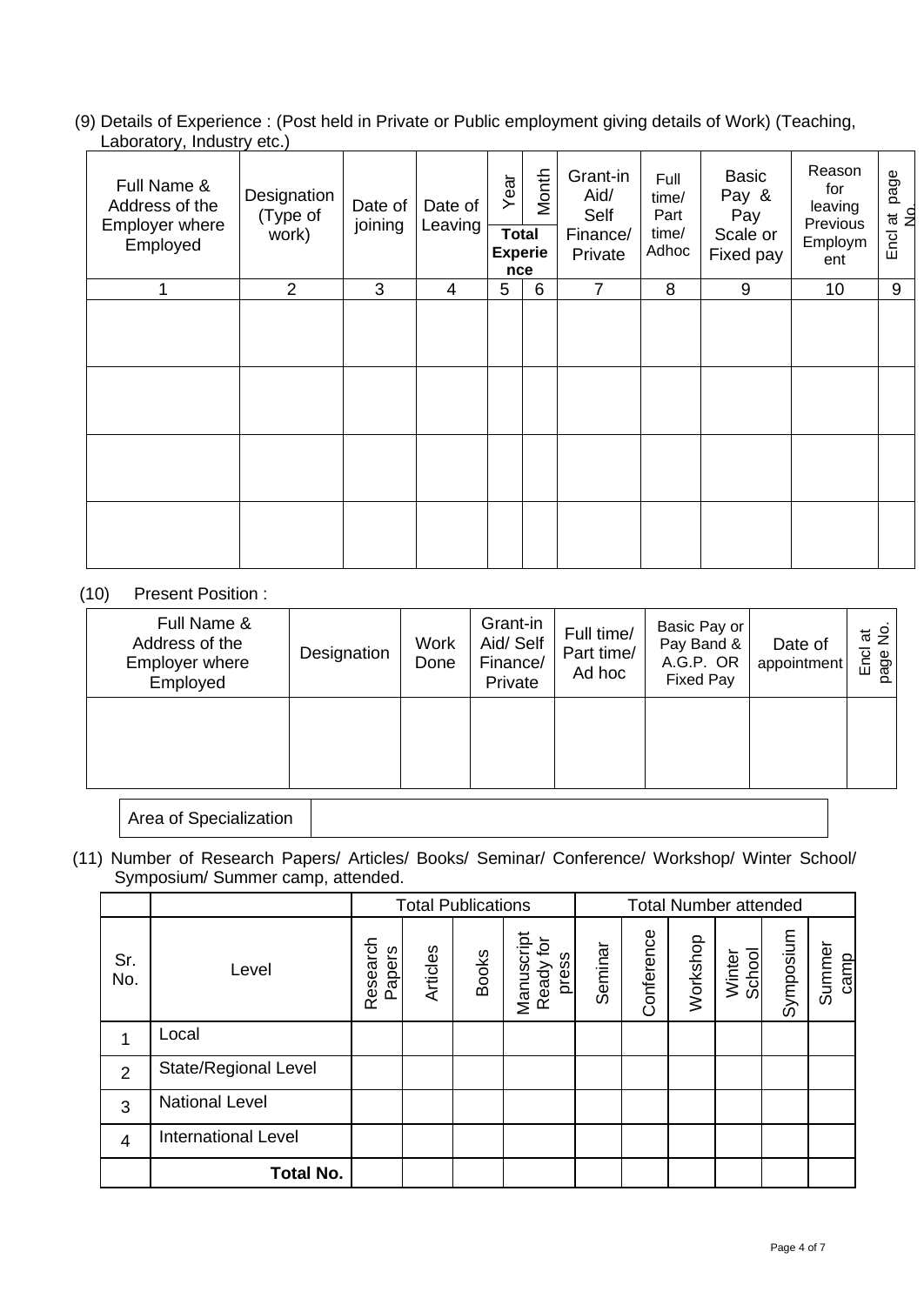(13) Any other relevant information (Special experience/merits) not included above (Participation in curricular and co-curricular activities, NCC / NSS / Sports / Cultural Activities etc. enclose all Certificates)

| Sr.<br>No.     | Activities                 | Institution | From | To | No. of<br>Days | Encl. at<br>page No. |
|----------------|----------------------------|-------------|------|----|----------------|----------------------|
|                | N.C.C.                     |             |      |    |                |                      |
| 2              | <b>N.S.S.</b>              |             |      |    |                |                      |
| 3              | <b>Sports</b>              |             |      |    |                |                      |
| $\overline{4}$ | <b>Cultural activities</b> |             |      |    |                |                      |

(14) Languages Known Tick mark  $(\checkmark)$  appropriately :

| Sr.<br>No.     | Language | Read | Write | Speak |
|----------------|----------|------|-------|-------|
|                | English  |      |       |       |
| $\overline{2}$ | Gujarati |      |       |       |
| 3              | Hindi    |      |       |       |
| 4              |          |      |       |       |

(15) Name, address and Phone No. of not more than two persons to whom reference can be made:

| No. | Name | <b>Full Address</b> | Phone No./<br>Mobile No. | Period for which<br>he/she has known to<br>the candidate |
|-----|------|---------------------|--------------------------|----------------------------------------------------------|
|     |      |                     |                          |                                                          |
| 2   |      |                     |                          |                                                          |

I, hereby declare that the information furnished above is true and correct to the best of my knowledge and belief and also that I have not concealed any fact or withheld any information regarding my past service and record. If any information is found to be false or incorrect or anything is found to have been concealed, I will be disqualified for selection or if appointed, will be liable to termination without any notice or compensation.

| <b>Place</b> |          |
|--------------|----------|
| <b>Date</b>  | /06/2021 |

**Signature of the Applicant**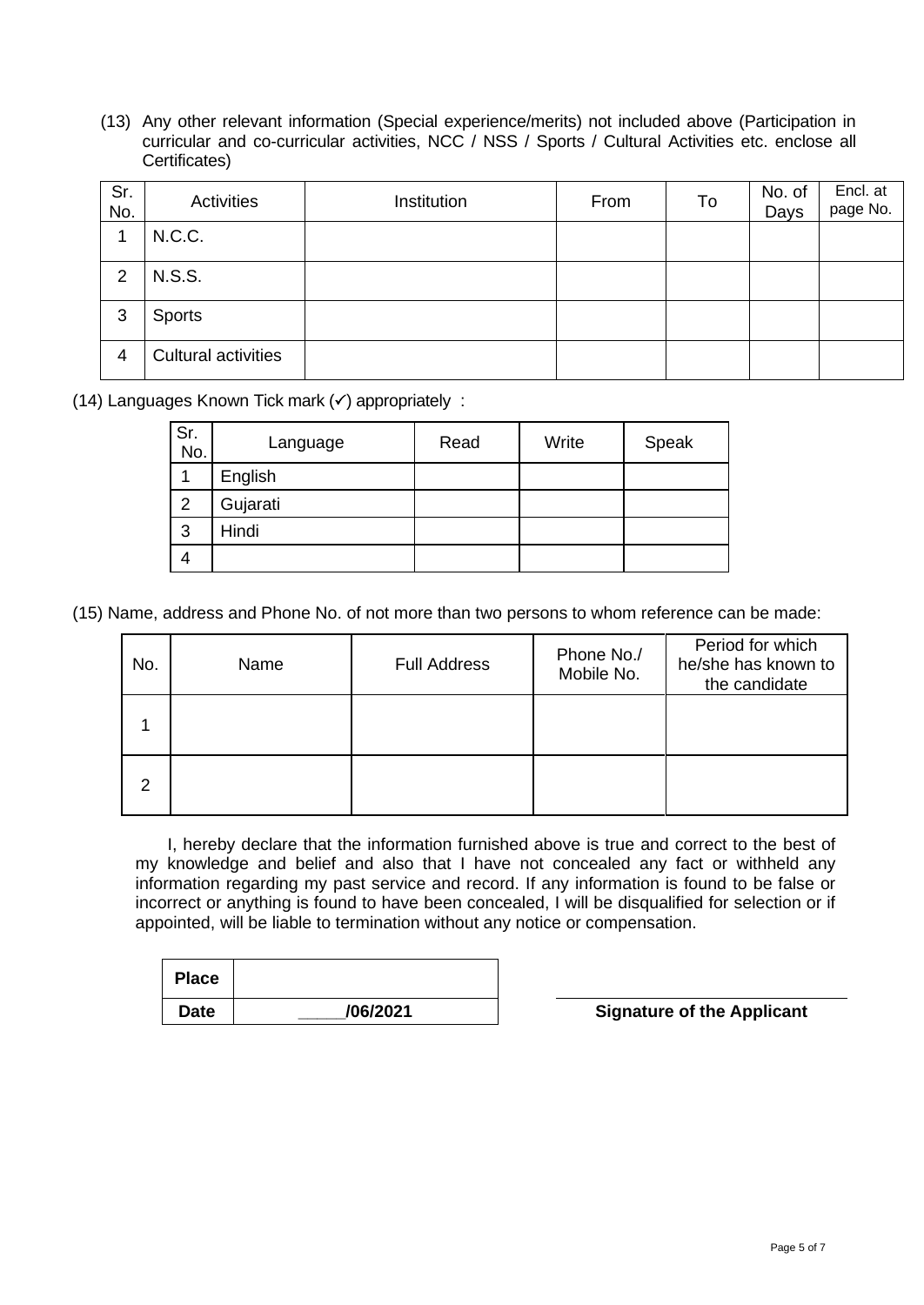## **Note :** (i) **All Copies of Marksheet / Certificates should be Self Attested.**

- List of enclosures attached by the applicant should be arranged strictly in the  $(i)$
- following order which enclose : **Please tick ()**

| Sr.<br>No. | <b>Details Enclosed with Application Form</b>                                           | $(\check{y})$ | Encl. at<br>Page<br>No. |
|------------|-----------------------------------------------------------------------------------------|---------------|-------------------------|
|            | <b>Educational Qualifications Certificates</b>                                          |               |                         |
| 1.         | Application Form with Photograph & Separate Sheet.                                      |               |                         |
| 2.         | Caste Certificate (If necessary)                                                        |               |                         |
| 3.         | Higher Secondary School Leaving Certificate.                                            |               |                         |
| 4.         | If Married Woman Candidate apply attached Marriage Certificate or Govt. Gazette<br>Copy |               |                         |
| 5.         | Pan Card, Aadhaar Card & Election Card Copy                                             |               |                         |
| 6.         | S.S.C. / H.S.C. all Marksheet.                                                          |               |                         |
| 7.         | F.Y., S.Y. & T.Y. all Marksheet & Degree Certificate.                                   |               |                         |
| 8.         | Postgraduate's Degree -Previous & Final Year all Marksheet & Degree Certificate.        |               |                         |
| 9.         | B.Ed. Passing Certificate.                                                              |               |                         |
| 10.        | M.Ed. Passing Certificate.                                                              |               |                         |
| 11.        | M.Phil. Marksheet & Notification.                                                       |               |                         |
| 12.        | Ph.D. Notification & Degree Certificate.                                                |               |                         |
| 13.        | <b>GSLET Passing Certificate.</b>                                                       |               |                         |
| 14.        | NET Passing Certificate.                                                                |               |                         |
| 15.        | CCC / CCC+ Certificates                                                                 |               |                         |
| 16.        | <b>Other Qualifications Certificates</b>                                                |               |                         |
|            | <b>Experience Certificates</b>                                                          |               |                         |
| 17.        | Testimonials / Experience Certificates.                                                 |               |                         |
|            | <b>Publications</b>                                                                     |               |                         |
| 18.        | Publications/ Research Papers/ Articles.                                                |               |                         |
| 19.        | Workshops/ Seminars/Conferences/Symposium attended Certificates                         |               |                         |
| 20.        |                                                                                         |               |                         |
| 21.        |                                                                                         |               |                         |
| 22.        |                                                                                         |               |                         |